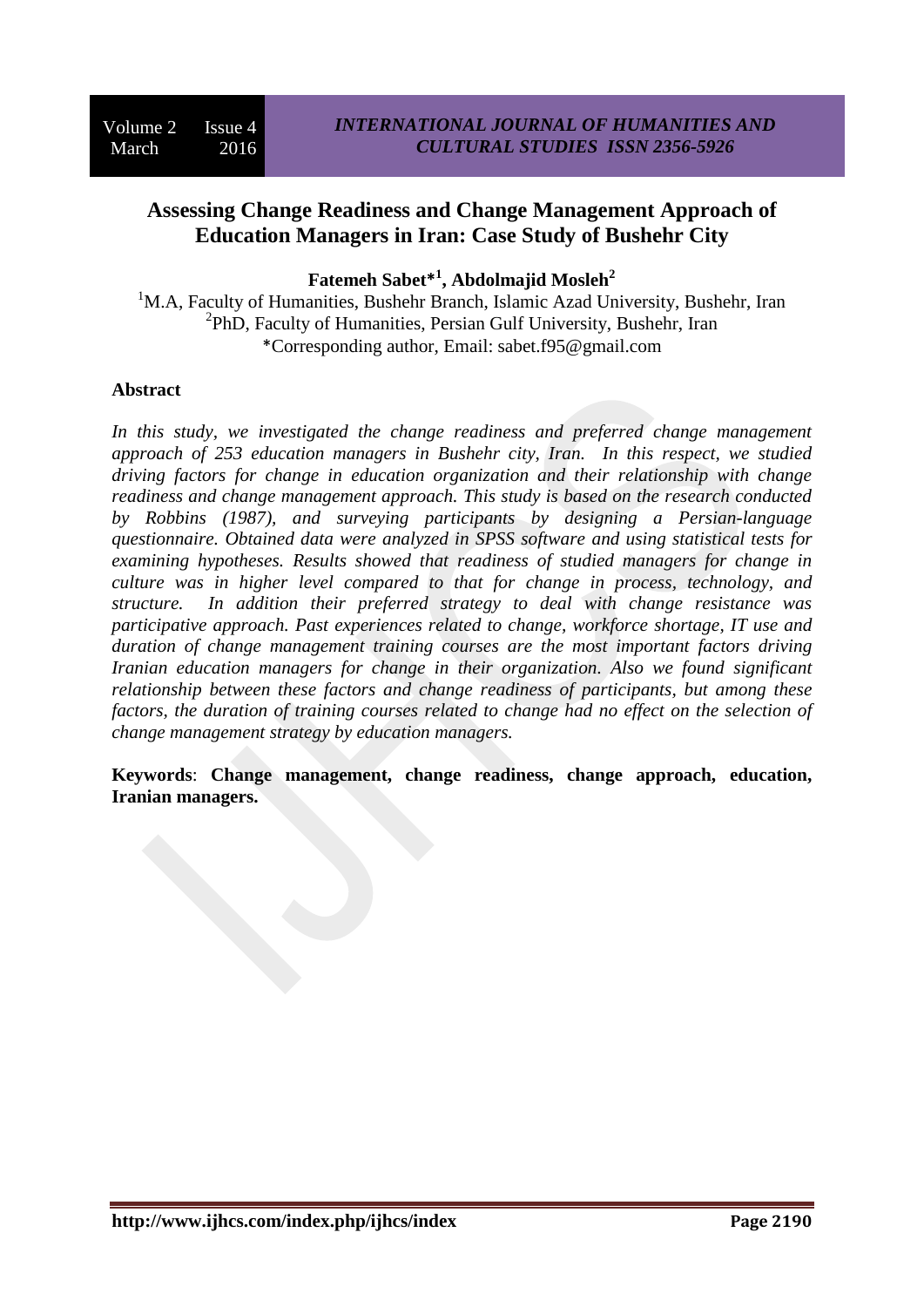## **1. Introduction**

Nowadays, the need for change and innovation in organizations in developed and industrialized countries has been recognized, but in many developing countries, the role and importance of this concept is not clear, yet. Areas that have seen the strongest pressures for change are: People, technology, information and communication, competition, and social trends (Griffin and Moorhead, 1989). There are different definitions of change management. It is about managing changes. It is commonly used to refer to "the process of managing a shift from some current state of operation toward some future state" (Dawson, 2006). In our study, it means assessing the ability of managers to deal with the necessary adaptation to changes inside and outside the organization. For a change to be successful, it needs high quality management and include following activities: motivation towards change, the creation of a vision, the development of political support, management of the transition and the maintenance of the impetus (French and Bell, 1995). For Lewin (1951), the process of change entails creating the perception that a change is needed, then moving toward the new, desired level of behavior and finally, solidifying that new behavior as the norm (i.e. *unfreezing*, *changing*, and *refreezing).* Cummings and Worley (2009) describe a five-phase process for managing change including: motivating change, creating vision, developing political support, managing the transition, and sustaining momentum. The necessity for the implementation of change management can be searched in two things: change readiness, and change management approach. Based on the study of Robbins (1987), in this study our purpose is to investigate effective factors in change readiness and change management approach of education managers in Iran so that it can help in improving the performance of the education organizations in national and international level.

#### **2. Background**

#### **2.1. Types of change in organizations**

Most organizations have to change as part of keeping up with the competition or adjusting to new market trends or technologies. Things such as mergers, restructuring, technological advancements, process enhancements, changing customer demands and new product lines are fairly common in today's business environments. In this regard, four types of change are change in strategy, change in structure, change in technology and change in people (Lussier, 2000). *Structural changes* are those changes made to the organization's structure that might stem from internal or external factors and typically affect how the company is run. It includes things such as the organization's hierarchy, chain of command, management systems, job structure and administrative procedures. *Strategic change* involves making changes to the overall goals, purpose, strategy or mission of an organization. It is a major upheaval to how the organization conducts business. An organization may change its strategy in the three levels of corporate, business and functional*. Technological changes* increase the rate of change in technology. Technology is a common way of increasing productivity to achieve a competitive leverage. Skills and performance of *people* should also be changed. People develop and implement the strategy and structure. Change in other variables will not be effective without people (Plunkett et al. 2008).

### **2.2. Driving factors for/against change**

There are many factors that cause changes. Dawson (2006) introduced effective factors for change as internal and external drivers. internal drivers include "structural and administrative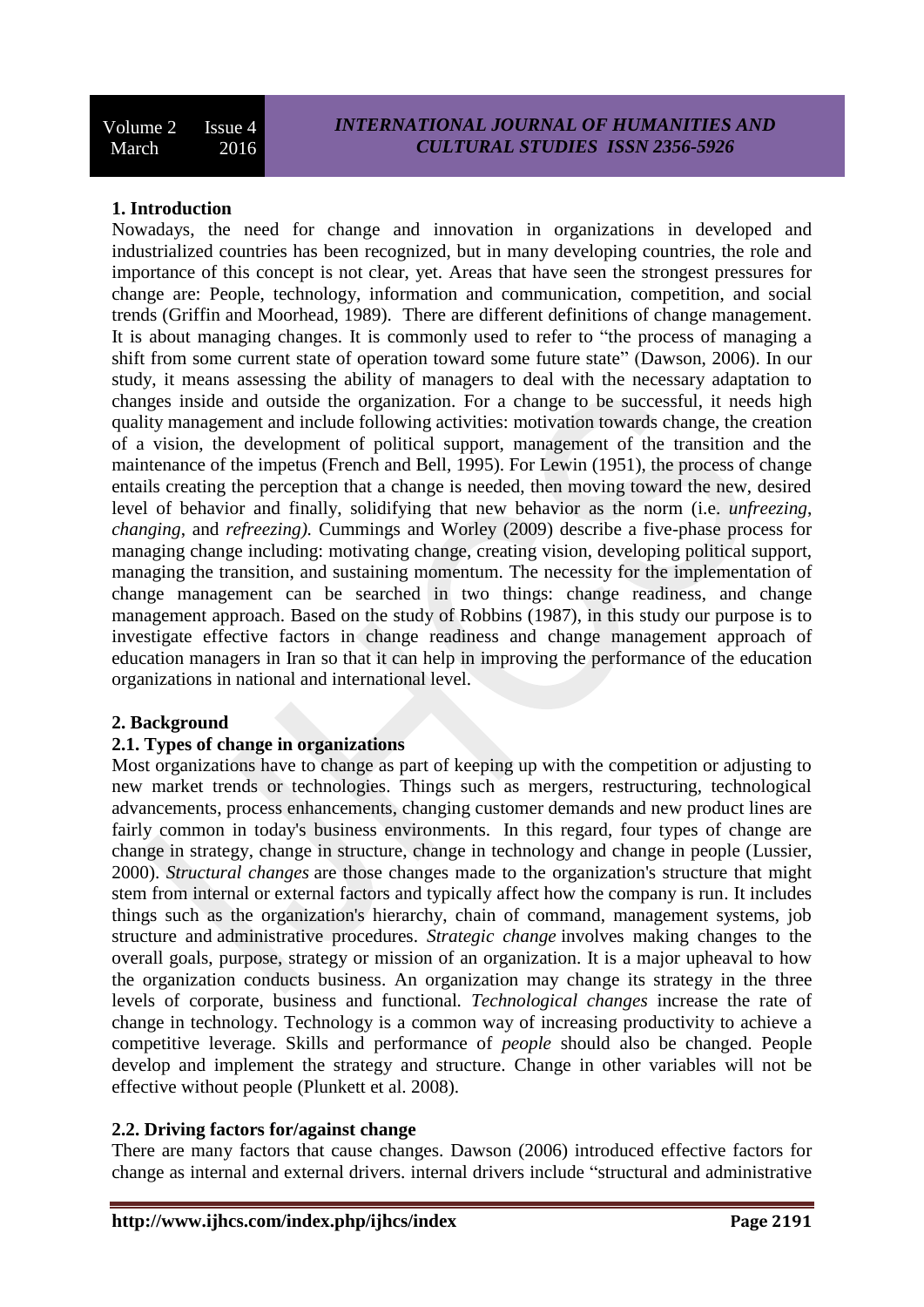elements, changes in the nature of products and the delivery of services, technology, and initiatives aimed at the human side of enterprise", while external drivers include "changes in business market activity, world events, legislation, trade regulations, and advances in technology". According to Robbins (1987), some of important factors that cause and affect organizational change are as following: 1) change in goals, 2) purchase of new equipments, 3) scarcity of labor force, 4) establishment of an advanced system of data processing, 5) national regulations, 6) the increase in turnover, 7) lack of potential for executive management positions within the organization, 8) spent training programs related to change management, and 9) past experiences related to change management. There is also driving factors against change which include individual and organizational resistance.

# **2.3. Change readiness**

Change readiness is the ability to continuously initiate and respond to change in ways that create advantage, minimize risk, and sustain performance. It is an assessment whether the organization will be able to successfully do some new tasks which have been asked. "Change readiness takes into account a compilation of multiple viewpoints to assess not only whether various audiences feel confident in making the change, but also to establish root causes of discomfort" (Combe, 2014a, p.6). Change readiness considers three important factors that impact readiness:

- "Cultural readiness: the degree of alignment between cultural norms and the proposed change.
- $\triangleright$  Commitment readiness: the degree of resolve and ability of the organization, through its leaders at all levels, to see the change through to successful and sustainable completion within the organization's overall strategic agenda.
- $\triangleright$  Capacity readiness: the degree to which the organization is able to bring supportive work processes, historical knowledge and experience, current knowledge, skills and abilities, and resources to bear to aid in successful implementation and sustainability of the change" (Combe, 2014b).

One study on measuring general readiness to accept change and attitudes toward change showed that older managers are more conservative than the younger managers, and the confident managers are more radical than the unconfident; stable introverts and emotional extraverts tend to support innovation, while emotional introverts and stable extraverts did not (Kirton & Mulligan, 1973).

# **2.4. Change management approaches**

There are different ways for managers for change management in organizations. Dunphy and State (1993) in their research proposed a contingency model of change implementation and claimed that managers should differentiate their change strategies based on the different external environments. Their proposed strategies are: participative evolution, charismatic transformation, forced evolution, and dictatorial transformation (see table 1).

|                                       | Scales of change management |                           |                               |                             |  |
|---------------------------------------|-----------------------------|---------------------------|-------------------------------|-----------------------------|--|
| <b>Styles of change</b><br>management | Fine tuning                 | Incremental<br>adjustment | Modular<br>transformation     | Corporate<br>transformation |  |
| Collaborative                         | 1- Participative evolution  |                           |                               |                             |  |
| Consultative                          |                             |                           | 2- Charismatic transformation |                             |  |

**Table 1.** Dunphy and State's model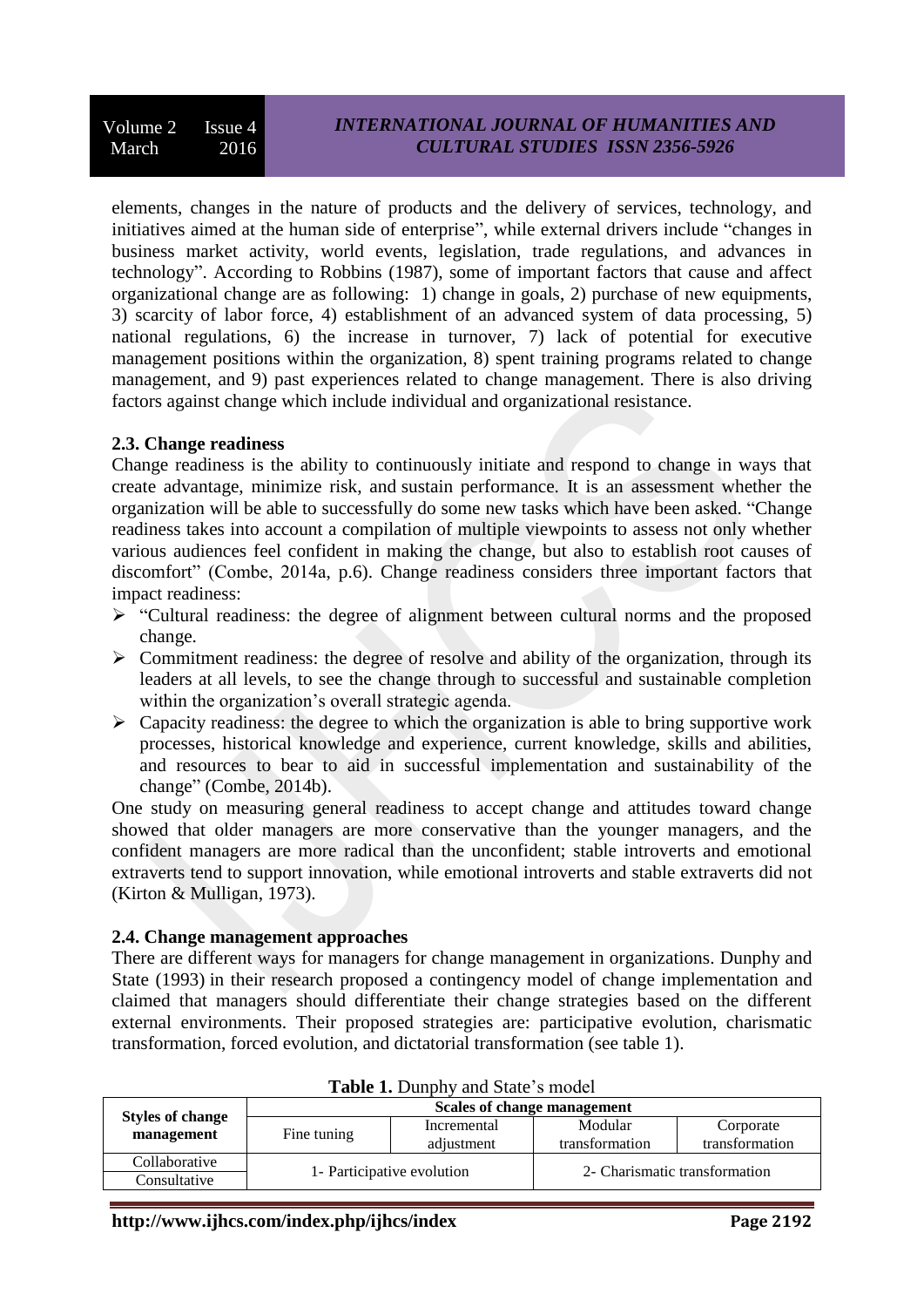Volume 2 Issue 4 March 2016

# *INTERNATIONAL JOURNAL OF HUMANITIES AND CULTURAL STUDIES ISSN 2356-5926*

| $\sim$ $\sim$ $\sim$<br>$\cdots$ | $\mathbf{r}$<br>$+$ 44 $\alpha$ + $\alpha$ + $\alpha$ + 44 $\alpha$ + $\alpha$ +<br>$\sim$ $\sim$<br>. |  |
|----------------------------------|--------------------------------------------------------------------------------------------------------|--|
| aor<br>יי<br>. .<br>.<br>.       |                                                                                                        |  |

*Participative evolution* is used when organization is in fit but needs minor adjustment, or is out of fit but time is available and key interest groups help change; *charismatic transformation* is used when organization is out of fit, there is little time for extensive participation but there is support for radical change within the organization; *forced evolution* is for when organization is in fit but need minor adjustment or is out of fit but time is available, but key interest groups oppose change; and finally *dictatorial transformation* is for when organization is out of fit, there is no time for extensive participation and no support within organization for radical change, but radical change is vital to organizational survival and fulfillment of basic mission (Dunphy and State, 1988)

In another study conducted by Kotter and Schlesinger (2008), different strategies has been proposed to deal with resistance for change in organizations including education/communication, participation/involvement, facilitation/support, negotiation/agreement, negotiation/agreement, manipulation/cooperation, and explicit/implicit coercion (see table 2).

| Approach                   | <b>Situation</b>                                                                     |  |  |
|----------------------------|--------------------------------------------------------------------------------------|--|--|
| Education/communication    | Where there is a lack of information or inaccurate information and analysis          |  |  |
| Participation/involvement  | Where the initiators do not have all the information they need to design the change, |  |  |
|                            | and others have considerable power to resist                                         |  |  |
| Facilitation/support       | Where people are resisting because of adjustment problems                            |  |  |
| Negotiation/agreement      | Where someone or some group will clearly lose out in a change, and where t hat       |  |  |
|                            | group has considerable power to resist                                               |  |  |
| Manipulation/cooperation   | Where other tactics will not work or are too expensive                               |  |  |
| Explicit/implicit coercion | Where speed is necessary and the change initiators have considerable power           |  |  |

**Table 2.** Different approaches to change managment (Kotter and Schlesinger, 2008)

## **3. Research Method**

#### **3.1. Design**

In this paper our aim is to assess the change readiness and change management approach of education managers in Bushehr city of Iran, and also investigate the effective factors for change in organizations. Our research is a descriptive-correlational study conducted as a field study.

#### **3.2. Participants**

In this survey study, our participants consists of directors, deputy directors, and managers of education units and offices in 17 counties of Bushehr city in Iran in the academic year 2008  $(n=270)$ .

#### **3.3. Measures**

We designed a questionnaire (in Persian) for measuring participants' change readiness and change management approach as well as determining effective factors for change. It has 36 items based on five-point likert-scale ranging from 1- very low to 5-very high. Items 1-7 measures cultural readiness, 8-12 measures readiness for structural change, 13-17 assess readiness for change in business processes, and item 18-21 assess readiness for technological change. Questions 22-25 concerns participative approach and 26-29 are about coercive approach. Also item 30 concerns managers' past experiences related to change managment,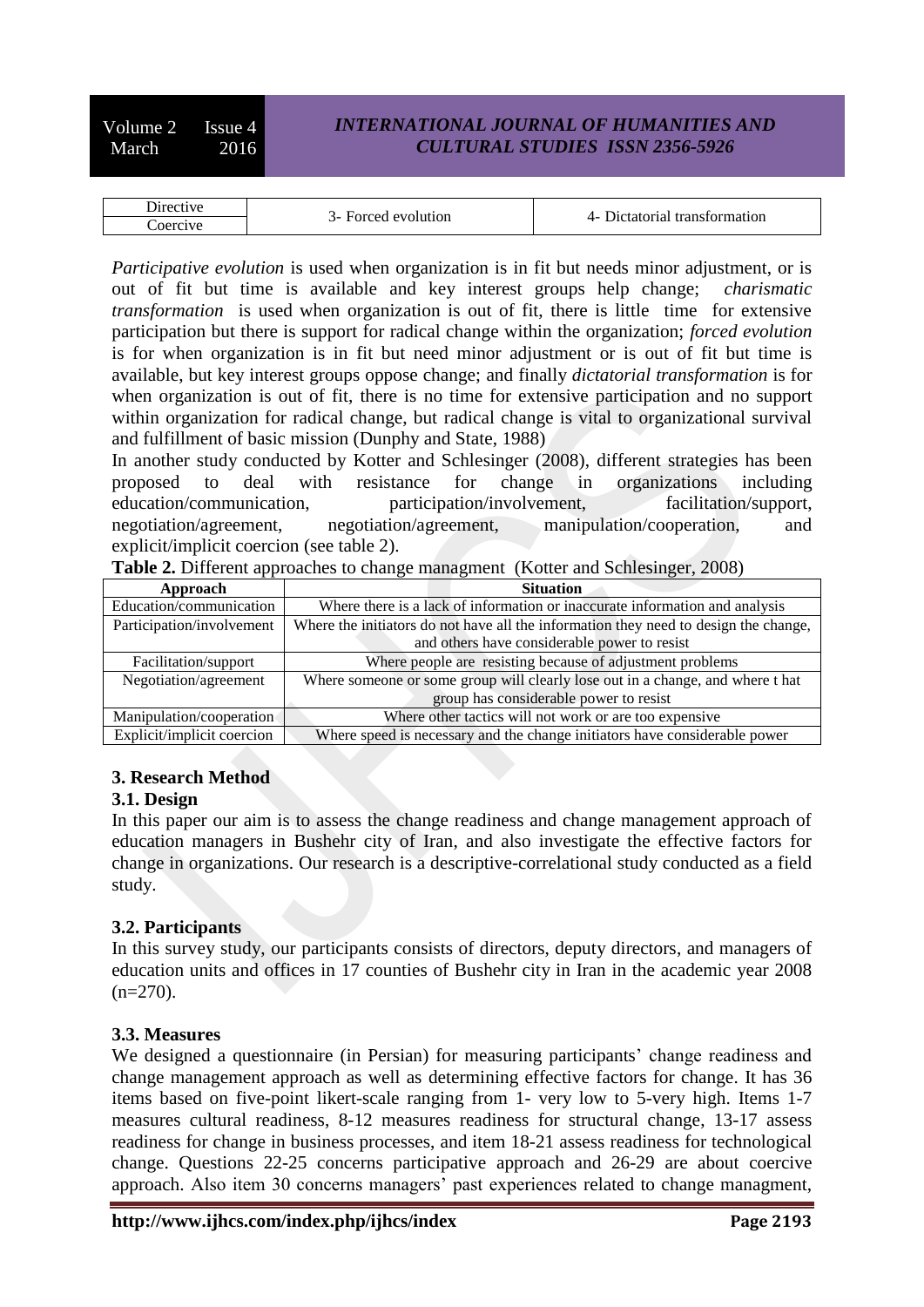Volume 2 Issue 4 March 2016

items 31-34 are related to IT use, and finally items 35 and 36 measures the workforce shortage. We used opinions of university professors and after modification and initial test, the validity of our questionnaire was verified. For testing its reliability we employed Cronbach's alpha coefficient whose value was obtained as 0.841 which was in acceptable range. We distributed 270 questionnaires among participants and 253 of them were filled out and returned.

## **3.4. Data analysis**

Obtained data from questionnaire was analyzed in SPSS software using statistical test (frequency and Pearson correlation).

## **4. Results and Discussion**

#### **4.1. Characteristics of participants**

Results reported that participants had ages 30 above mostly between 31 and 40. Most of them were education branch managers (n=168). Also management experience of most of them was higher than 14 years (16%). In addition, results indicated that most of participants (n=123) had passed 101 to 200 hours change management courses (see table 3)

| <b>Measures</b>                        | <b>Frequency</b> | $\frac{0}{0}$ |
|----------------------------------------|------------------|---------------|
| Age                                    |                  |               |
| $<$ 30                                 | 17               | 6.7           |
| 31-40                                  | 122              | 48.2          |
| $41 - 50$                              | 104              | 41.1          |
| $>50$                                  | 7                | 2.8           |
| Not specified                          | 3                | 1.2           |
| <b>Total</b>                           | 253              | 100           |
| Management experience (year)           |                  |               |
| $\leq$ 2                               | 10               | 4.0           |
| $2 - 5$                                | 48               | 19.0          |
| $5 - 8$                                | 57               | 22.5          |
| $8 - 11$                               | 82               | 32.4          |
| $11 - 14$                              | 12               | 4.7           |
| >14                                    | 41               | 16.2          |
| Not specified                          | 3                | 1.2           |
| <b>Total</b>                           | 253              | 100           |
| <b>Job title</b>                       |                  |               |
| Head                                   | 10               | 4.0           |
| Deputy                                 | 31               | 12.3          |
| <b>Branch Manager</b>                  | 168              | 66.4          |
| Not specified                          | 44               | 17.3          |
| <b>Total</b>                           | 253              | 100           |
| Spent change management courses (hour) |                  |               |

**Table 3.** Statistics of study participants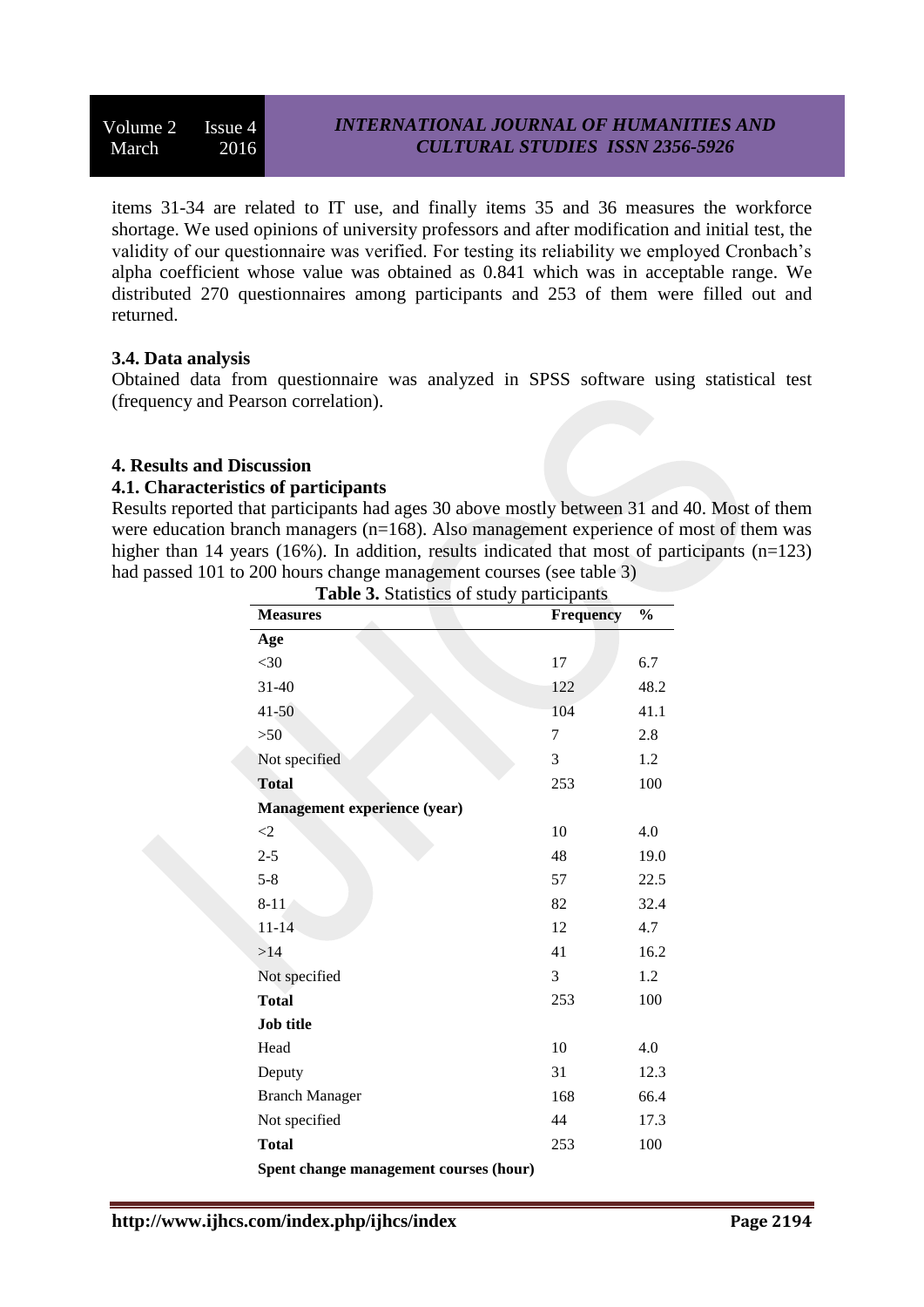| Volume 2<br>March | Issue 4<br>2016 |         | <b>INTERNATIONAL JOURNAL OF HUMANITIES AND</b><br><b>CULTURAL STUDIES ISSN 2356-5926</b> |      |  |  |
|-------------------|-----------------|---------|------------------------------------------------------------------------------------------|------|--|--|
|                   |                 | < 100   | 28                                                                                       | 11.1 |  |  |
|                   |                 | 101-200 | 123                                                                                      | 48.6 |  |  |
|                   |                 | 201-300 | 64                                                                                       | 25.3 |  |  |
|                   |                 | >300    | 38                                                                                       | 15.0 |  |  |
|                   |                 | Total   | 253                                                                                      | 100  |  |  |
|                   |                 |         |                                                                                          |      |  |  |

## **4.2. Change readiness assessment**

Assessment of change readiness for education managers in our study showed that mean value of cultural readiness was 4.075, for readiness for structural change it was 3.69, for change readiness in activities was 3.97, and the mean value of readiness for technological change was 3.85 (see table 4). So we can say that their readiness for structural and technological change was less than their other change readiness factors.

**Table 4.** Change readiness assessment results of the study subjects

| <b>Change readiness factors</b> | <b>Number</b> | Mean   | SD      |
|---------------------------------|---------------|--------|---------|
| Culture                         | 253           | 4.0751 | 0.42583 |
| Structure                       | 253           | 3.6907 | 0.64083 |
| Activity and process            | 253           | 3.9694 | 0.52213 |
| Technology                      | 253           | 3.8498 | 0.56758 |
|                                 |               |        |         |

#### **4.3. Change management strategy**

Results assessing the used change management approach by education mangers showed that the mean value of participative and coercive approach was 4.02 and 3.078, respectively (see table 5).

| <b>Table 5.</b> Change management approach |               |        |         |  |
|--------------------------------------------|---------------|--------|---------|--|
| Change management approach                 | <b>Number</b> | Mean   | SD      |  |
| Participative approach                     | 253           | 4.0166 | 0.59378 |  |
| Coercive approach                          | 253           | 3.0791 | 0.48056 |  |

#### **4.4. Effective factors for change according to participants**

Results of testing key factors for change in organizations showed that, according to participants, manpower shortage factor was the most effective driving factor for change (mean value= 3.23). In this regard, past experience factor (mean value=3.19) and the use of information technology (mean value= 3.05) were other driving factors for change (see table 6).

| <b>Table 6.</b> Mean value of effective factors |
|-------------------------------------------------|
|-------------------------------------------------|

|                   | A WAXA OF ITAGAHI TAHAGO OI GILOGAITO IMBAOLD |        |         |
|-------------------|-----------------------------------------------|--------|---------|
| <b>Factors</b>    | <b>Number</b>                                 | Mean   | SD      |
| Past experience   | 253                                           | 3.1897 | 1.00177 |
| Manpower shortage | 253                                           | 3.2253 | 0.81445 |
| IT application    | 253                                           | 3.0514 | 0.92439 |
|                   |                                               |        |         |

## **4.5. Testing hypotheses**

## *4.5.1. Hypothesis one*

Hypothesis one states that there is significant relationship between past change management experiences and change readiness. We used Pearson correlation test for this hypothesis.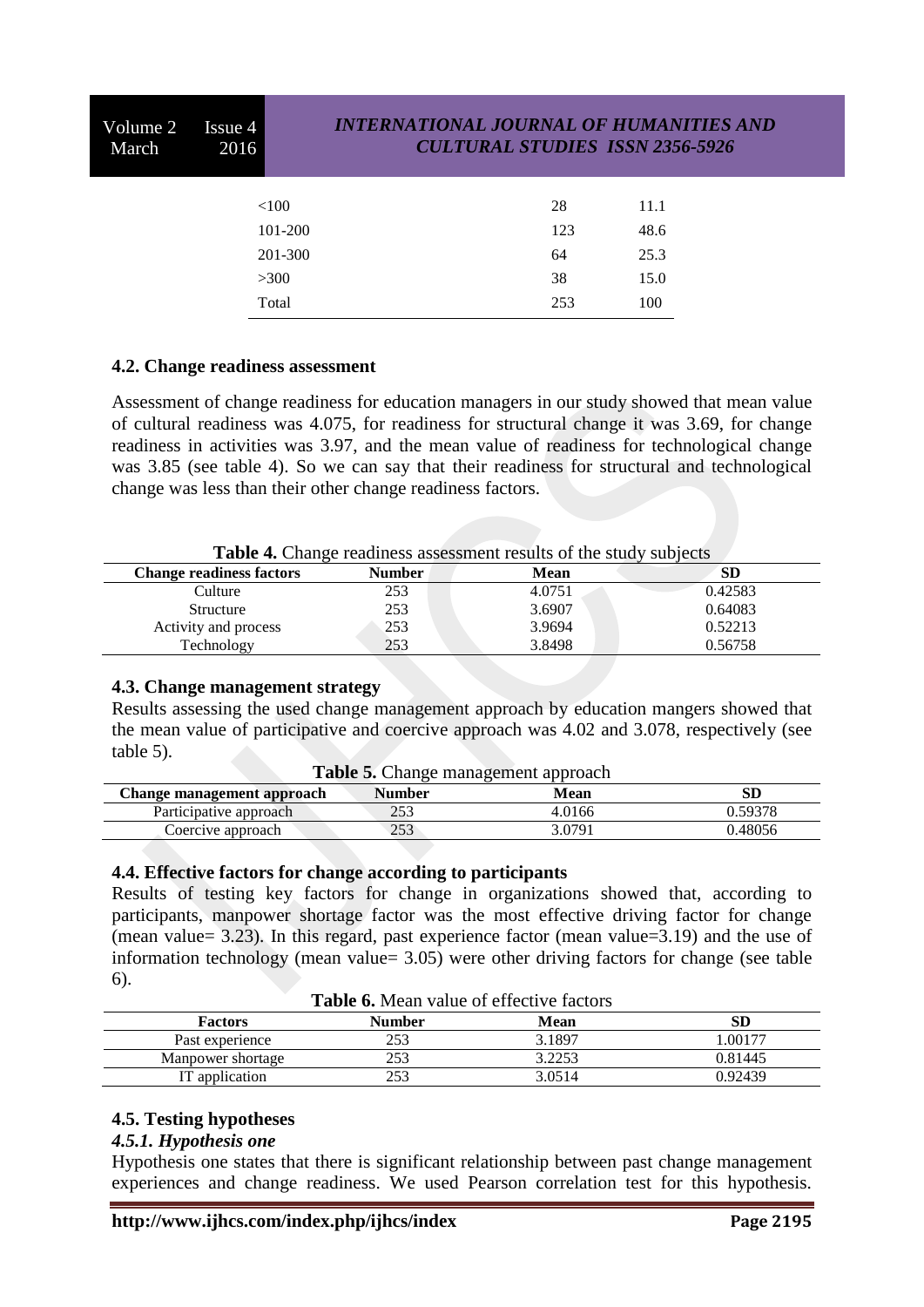Results indicated that correlation coefficient (R) between the two variables was 0.415 with a significance level of zero (p-value  $\langle 0.05 \rangle$ ). This result supported our hypothesis.

## *4.5.2. Hypothesis two*

Hypothesis two states that there is significant relationship between passed change management training courses and change readiness. Results of Pearson correlation test reported that correlation coefficient (R) between the two variables was 0.103 with a significance level of 0.02 (p-value  $\langle 0.05 \rangle$ ). This also supported our second hypothesis.

#### *4.5.3. Hypothesis three*

Hypothesis three states that there is significant relationship between IT use and change readiness. Results of Pearson correlation test reported that correlation coefficient between the two variables was 0.338 with a significance level of 0.01 (p-value  $\langle 0.05 \rangle$ ) which supports our third hypothesis.

## *4.5.4. Hypothesis four*

Hypothesis four states that there is significant relationship between workforce shortage and readiness for change. Results of Pearson correlation test showed that correlation coefficient between the two variables was  $0.360$  with a significance level of zero (p-value  $\langle 0.05 \rangle$ ) which supports our fourth hypothesis.

## *4.5.5. Hypothesis five*

Hypothesis five says that there is significant correlation between workforce shortage and change management approach of education managers. Results of Pearson correlation test showed that correlation coefficient between the two variables was 0.379 with a significance level of zero (p-value <0.05). This supports our fifth hypothesis.

#### *4.5.6. Hypothesis six*

Hypothesis six declares that there is significant relationship between past experience related to change management and approach to change management. Results of Pearson correlation test showed that correlation coefficient between the two variables was 0.332 with a significance level of zero (p-value  $\leq 0.05$ ). This supports our sixth hypothesis.

#### *4.5.7. Hypothesis seven*

Hypothesis seven states that there is significant relationship between duration of spent training courses related to change and change management approach. Results of Pearson correlation test showed that correlation coefficient between the two variables was 0.063 with a significance level of 0.32 (p-value  $>0.05$ ) so this does NOT supports our seventh hypothesis and we can not claim the existence of such correlation between two variables.

#### *4.5.8. Hypothesis eight*

Hypothesis eight claims that there is significant relationship between IT use and approach to change management. Reported results of Pearson correlation test was 0.33 and sig.=0.000 (pvalue  $\leq 0.05$ ). This supports our eighth hypothesis.

#### **5. Conclusion and recommendations**

This case study was conducted for the purpose of investigating change readiness and change management approach of education managers in Iran based on Robbins' model. Results of change readiness assessment indicated that cultural readiness of education managers in Iran was in higher level than their readiness for change in process, technology, and structure. In addition, results reported that they prefer participative approach to coercive approach for change management. Results of testing our hypotheses revealed that there is significant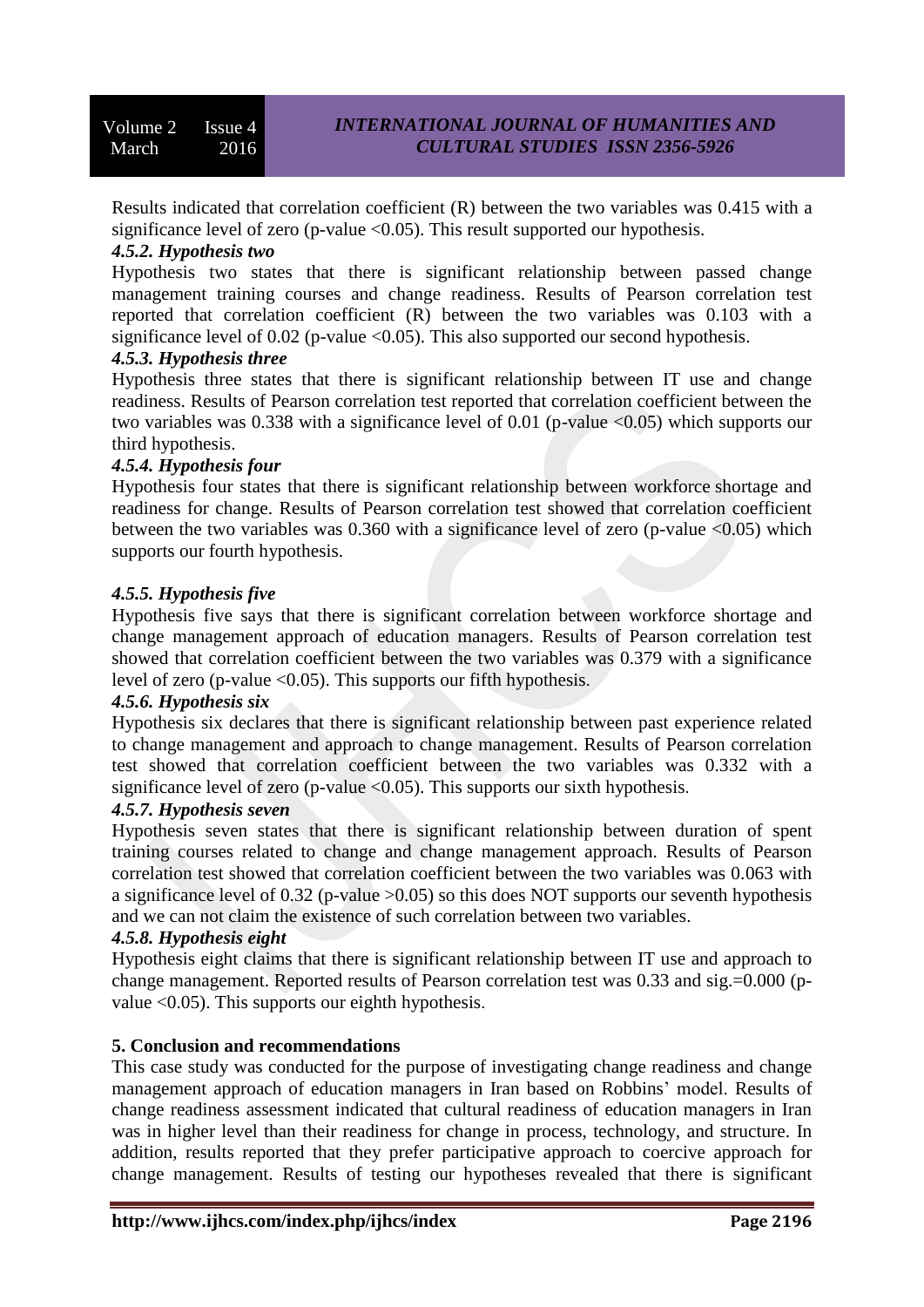relation between *past experiences* of managers related change management and their readiness for changes which is in consistence with the results of French and Bell (1995). Managers to deal with change needs many skills in this field one of which the experience factor which provides the necessary context to prepare managers for change. Managers by using their expertise and past experience in change and modernization of the organization have readiness to close their organization toward its goals. Human and cultural issues in the education have certain complexities that cannot be resolved without the experience and the knowledge of managers. We also found out that *IT use* and change readiness have significant relationship with each other. By using information technology on the one hand, the possibility of reducing educational costs is provided and on the other hand, it provides educational services in different areas, and access to education for everyone. Most of education managers consider it necessary to use information technology in their organizations and hence can react more quickly to problems and are ready to accept changes. According to the results of our study we also concluded that there is significant relationship between *workforce shortage* and change readiness of education managers which is in consistence with the results of Robbins (1987). Shortage of manpower in the education organization puts managers under pressure which may lead to changes for the dealing with shortages. It forces managers to use structures that are highly flexible and able to make use of employee participation, and provides the conditions that lead to the education director's readiness for change.

According to our results, we concluded that past experiences of education managers related to change, workforce shortage, and IT use can affect the selection of change management approaches in education managers in Iran, but we found no relationship between duration of change management training courses and selection of approach to change. An experienced manager establishes a stronger relationship with employees, respects their values, and involves them in decision making. When managers are faced with a shortage of manpower, to settle the affairs of the organization, turns to employees available in the organization and uses of their contribution. When an education director use information technology in organizations, the focus of the organization is changed he takes a decision in consultation with their staff, and participate them in the affairs of organization to work together as a group. Given that most managers in our study believed in a participative approach, the approach provided the context for change in management, such that self-confidence, selfesteem and responsibility in them had increased and led them to be closer to their goals so that change the status quo and to reach optimal point. Lack of relationship between the amount of spent training courses related to change and the strategy of education managers to deal with change resistance may indicate to the weak efficiency of spent training courses in strengthening the participatory.

## **5.1. Recommendations**

Since the change readiness of education managers in Bushehr city of Iran was verified, to enhance their readiness and openness to change we recommend:

- $\triangleright$  Preparation and informing the managers and employees about the need for change and its benefits for the organization;
- $\triangleright$  Creating an open and favorable space (culture) in the organization and strengthening the spirit of innovation, experience, and risk;
- $\triangleright$  Short-term and long-term in-service training courses related to change management;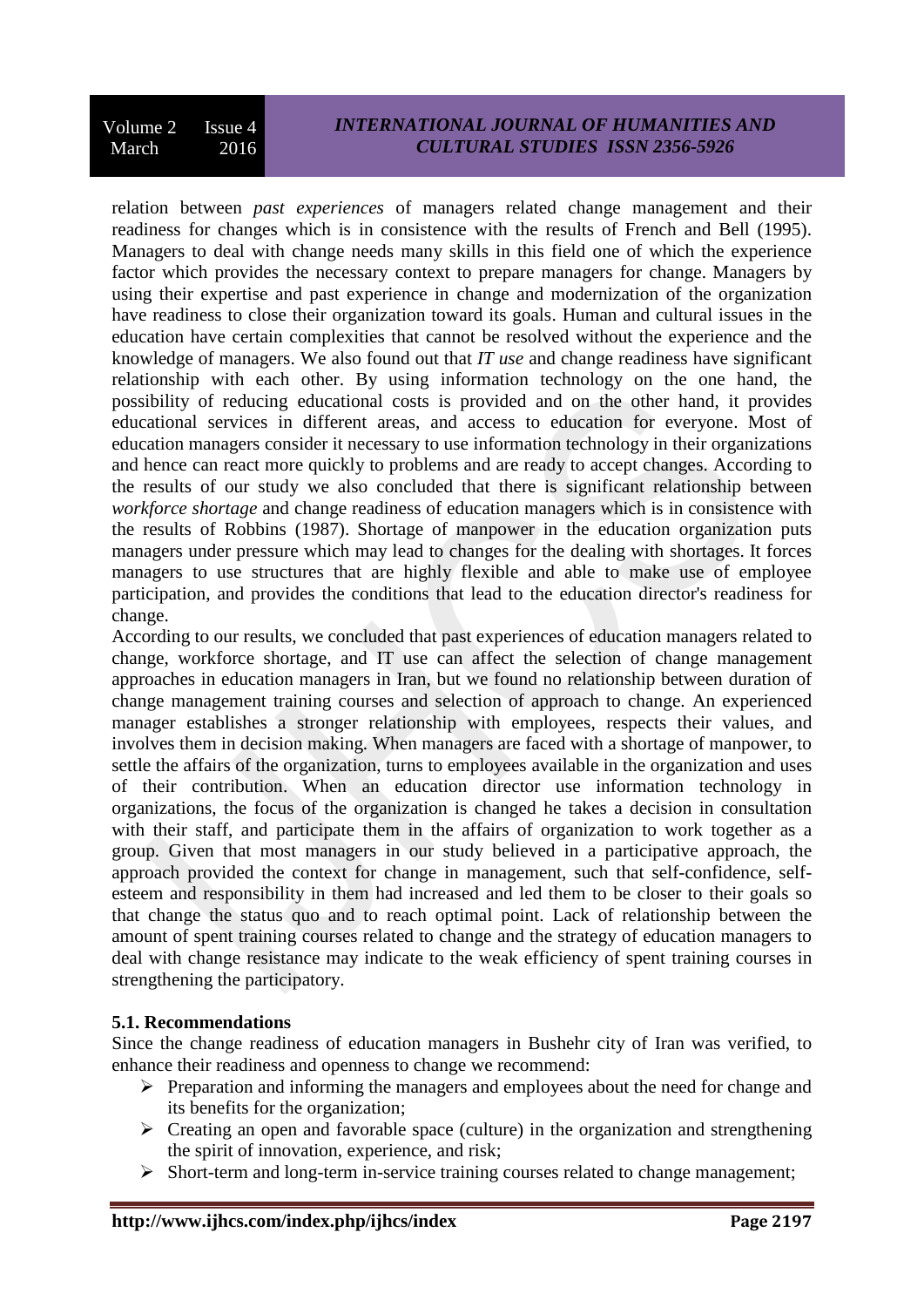- $\triangleright$  Revision of the curriculum of educational programs related to the change, with the aim of improving the participative approach;
- $\triangleright$  Institutionalization of change and its importance and in the education;
- $\triangleright$  Use of managers who have the experience of successful change management;
- $\triangleright$  Use of the units in organization that are facing a shortage of manpower to implement change